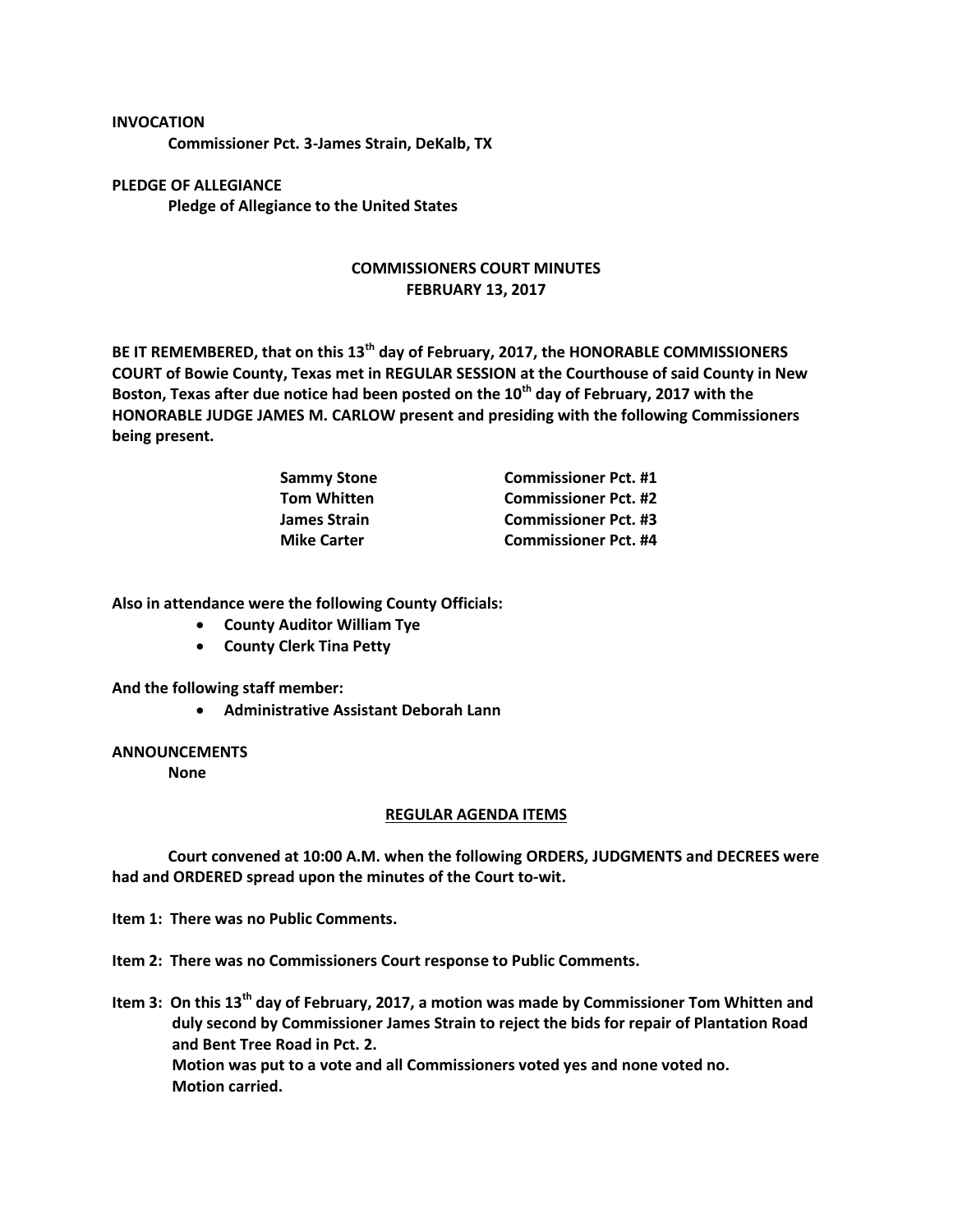- **Item 4: On this 13th day of February, 2017, a motion was made by Commissioner James Strain and duly second by Commissioner Mike Carter to enter into a contract (Pct. 3) with Unifirst Uniform Company. Motion was put to a vote and all Commissioners voted yes and none voted no. Motion carried.**
- **Item 5: On this 13th day of February, 2017, a motion was made by Commissioner Sammy Stone and duly second by Commissioner Mike Carter to approve the 2017-2018 CSCD Specialized DV Caseload Grant. Motion was put to a vote and all Commissioners voted yes and none voted no.**

**Motion carried.**

- **Item 6: On this 13th day of February, 2017, a motion was made by Commissioner James Strain and duly second by Commissioner Mike Carter to approve the 2017-2018 Drug Court Grant Resolution. Motion was put to a vote and all Commissioners voted yes and none voted no. Motion carried.**
- **Item 7: On this 13th day of February, 2017, a motion was made by Commissioner Mike Carter and duly second by Commissioner James Strain to accept the fence being built by the railroad and the key going to the Sheriff. Motion was put to a vote and all Commissioners voted yes and none voted no. Motion carried.**
- **Item 8: On this 13th day of February, 2017, a motion was made by Commissioner James Strain and duly second by Commissioner Mike Carter to approve an Interlocal Agreement between TexAmericas and Bowie County for health insurance. Motion was put to a vote and all Commissioners voted yes and none voted no. Motion carried.**
- **Item 9: On this 13th day of February, 2017, a motion was made by Commissioner Sammy Stone and duly second by Commissioner Tom Whitten to approve the Resolution for the Bowie County Local Mitigation Plan. Motion was put to a vote and all Commissioners voted yes and none voted no. Motion carried.**
- **Item 10: On this 13th day of February, 2017, a motion was made by Commissioner Mike Carter and duly second by Commissioner James Strain to approve the Resolution for the FY2017 State Homeland Security Grant Program. Motion was put to a vote and all Commissioners voted yes and none voted no. Motion carried.**
- **Item 11: On this 13th day of February, 2017, a motion was made by Commissioner Mike Carter and duly second by Commissioner James Strain to approve the Resolution Authorizing Firework Sales for 2017. Motion was put to a vote and all Commissioners voted yes and none voted no. Motion carried.**